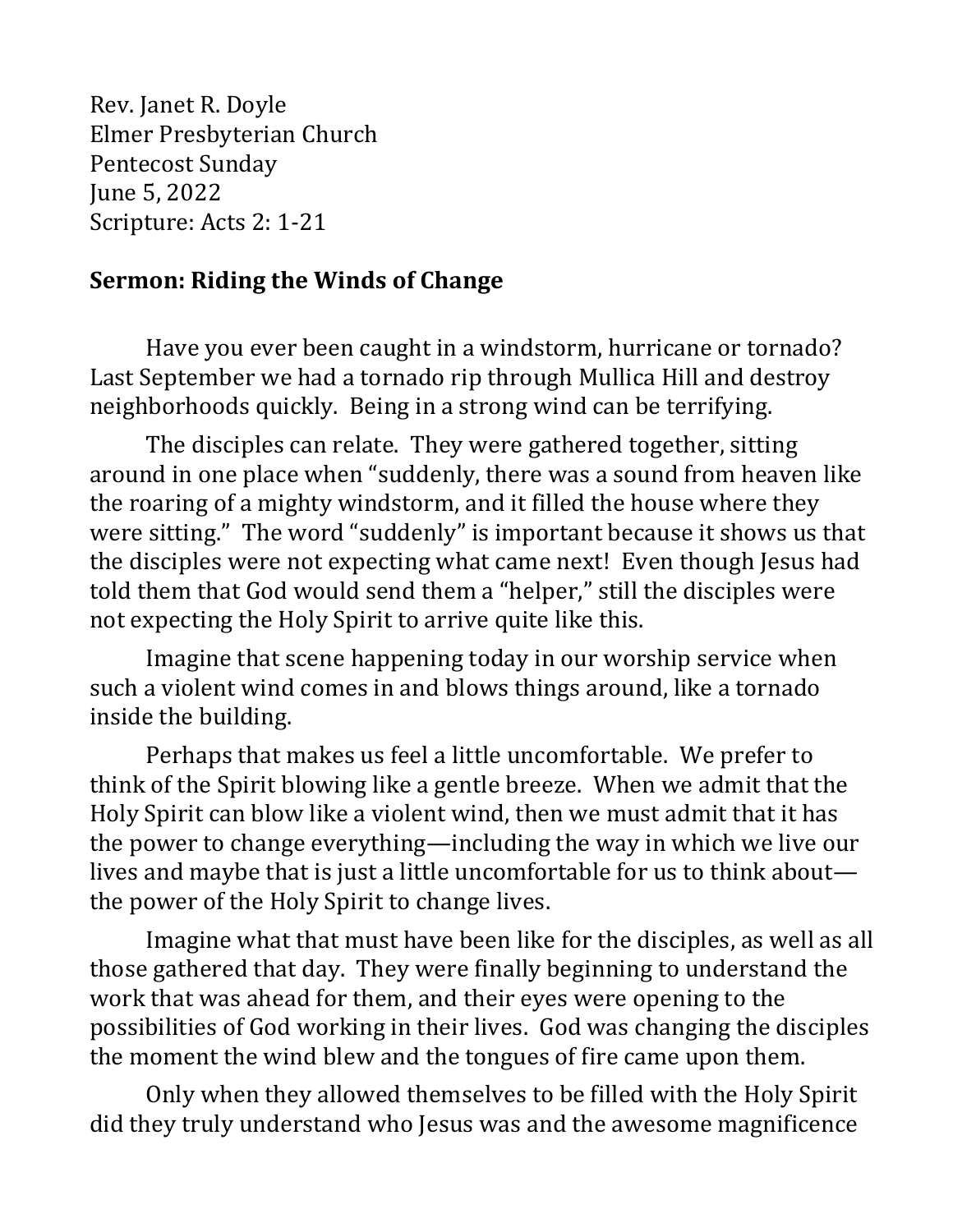and mystery of God. It was the power of the Holy Spirit that enabled them to spread the word of God.

The church began to grow after this event. That is why Pentecost is considered the beginning of the Christian church. Pentecost is 50 days after Jesus' resurrection. This was the day Jesus' promise was fulfilled and the special gift Jesus told them about was given and the disciples, as well as us, would never be alone.

Ever since that day the wind and fire came upon the people, God's people have known it is God's intention for his church to grow. God doesn't want his church to stay the same. He wants it to get better and he wants his people to experience change and growth in their spiritual life.

The winds of change came and empowered the faithful. Those winds are still blowing upon the Church and its people. The faithful are still being swept up to new heights of worship, work, and witness.

That Pentecost Day, the faithful were moved and changed, and their tongues came alive. They were empowered and gifted for life in the Kingdom of God and ministry to the world.

The winds of change caused Nicodemus to go to Jesus in the darkness of the night. When Jesus told Nicodemus that he must be born again, the mind of Nicodemus was not ready to receive spiritual truth, and he just couldn't understand what Jesus meant or how such a thing could be possible. How could a grown man or woman be born again? In the physical sense it is impossible, but with the winds of change from the Holy Spirit, the condition of the heart changes, and we are born anew from a spiritual rebirth. The love of God begins to reach out to us as the wind of the Spirit begins to blow and calls us to repentance and we become new creations.

We need to be aware of the movement of the Spirit. It means living in the Spirit by being led by the Spirit.

One thing that can keep us from being changed by the Spirit is the fear of change. We want things to remain the same and stay with the familiar, and some even have contempt for the new. Contempt for the new often blinds us to the fresh blessings God is pouring out upon his people through the Holy Spirit. It's like the parables of the wineskins and old garments, "No one sews a patch of unshrunk cloth on an old garment,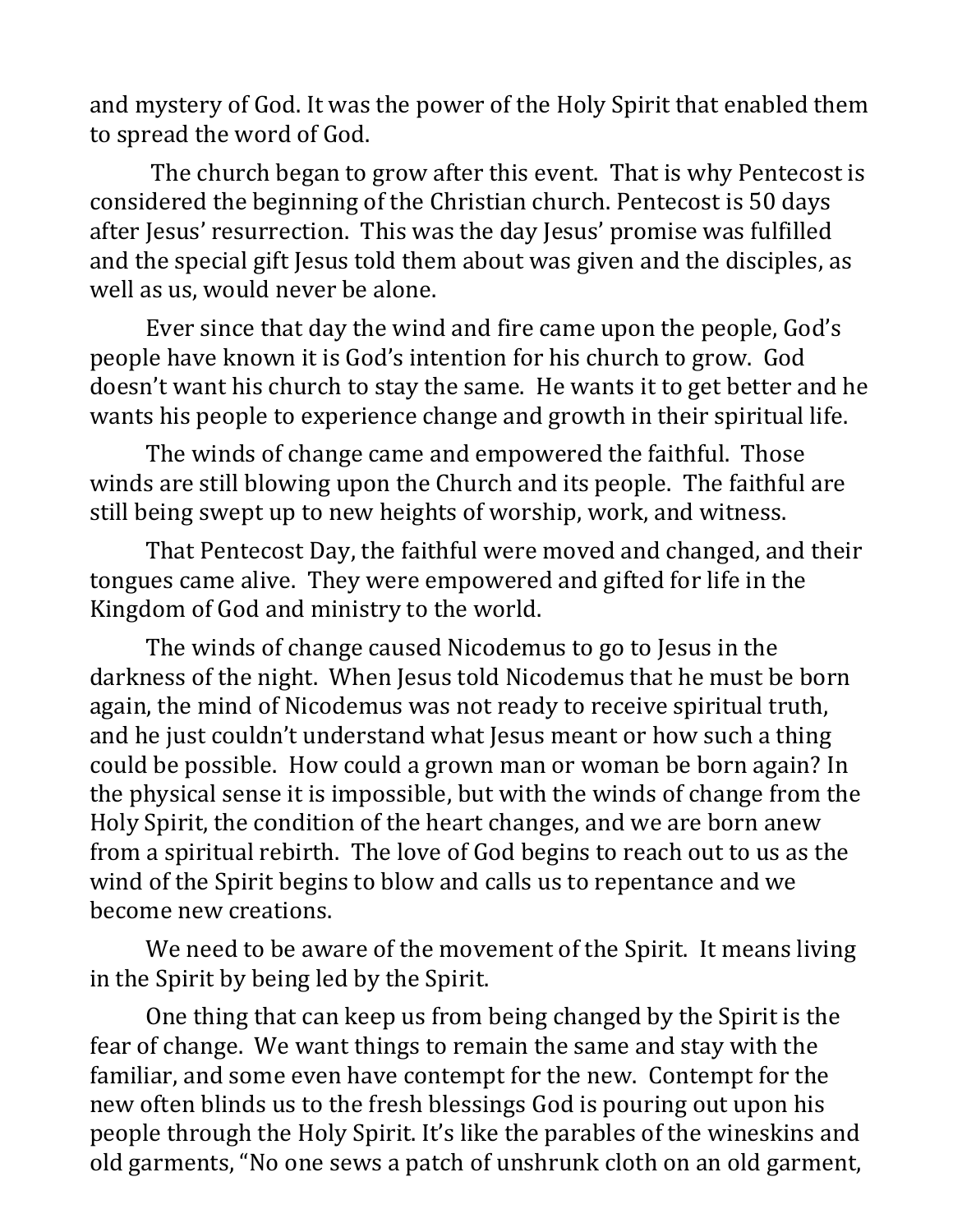for the patch will pull away from the garment, making the tear worse. Neither do you pour new wine into old wineskins. If you do, the skins will burst, the wine will run out and the wineskins will be ruined. No, they pour new wine into new wineskins, and both are preserved." (Matthew 9: 16- 17)

The point is simple. We must go with God to grow with God. God is pouring out His blessings and we must have new wineskins in the church to receive those blessings. That means God wants us to change for the better and not be satisfied with what is but to have a desire to serve God more and respond to his changes and to new experiences.

Our Lord is the one who calls us to step out of the boat and walk on water with him. Our Lord is the one who calls us to take up the cross and follow him. Our Lord is the one who calls us to lose our lives in order to find life in him.

Let us open our hands and hearts when the Holy Spirit winds start blowing in our direction. May we allow ourselves to be changed by the Holy Spirit.

Are we a monument to the past or a movement into the future? Is the church a monument to the past or a movement into the future?

Are we acting like God is alive and is still actively changing lives? We need to pray to experience the freshness, newness and blessings of the Holy Spirit in our lives and those around us.

Our prayer should be that the wind of the Spirit and the wind of change will blow through the churches today. We need to pray that a mighty wind of revival will sweep across this nation and around the world bringing with it a renewal of faith in Almighty God!

Our prayer is that the winds of the Holy Spirit will tear down walls of doubt and fear and anger and violence and that the Spirit of God will break through the hardened hearts of those that don't know Jesus, and those who refuse to submit to his authority will be brought to a place where they will be born again and feel the breath of God upon their lives.

God's breath, God's Spirit is giving life to us. When we are receiving the Holy Spirit, we are receiving Jesus into our life. What we need is an awakening to the Holy Spirit!